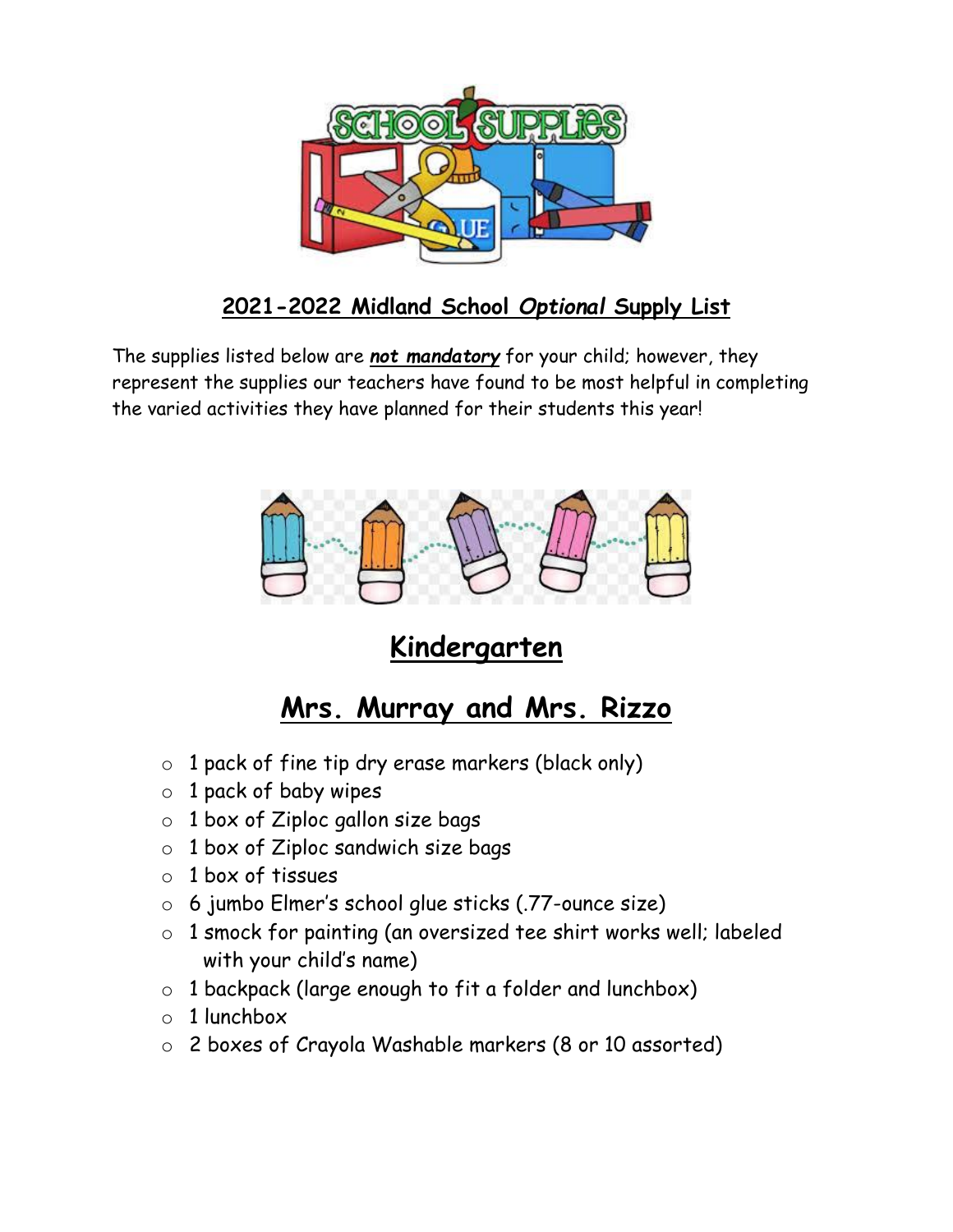

## **Grade 1**

# **Ms. Rodgers and Ms. Tripaldi**

- o 1 pencil box
- o 3 glue sticks
- o 1 marble notebook
- o Colored pencils
- o Smock labeled with your child's name
- o 1 pack of baby wipes
- o 1 pack/container of antibacterial or disinfectant wipes
- o 2 boxes of tissues
- o 3 boxes of baggies one box each of snack, sandwich and gallon size
- o 3 fine tip dry erase markers (black)
- o Headphones

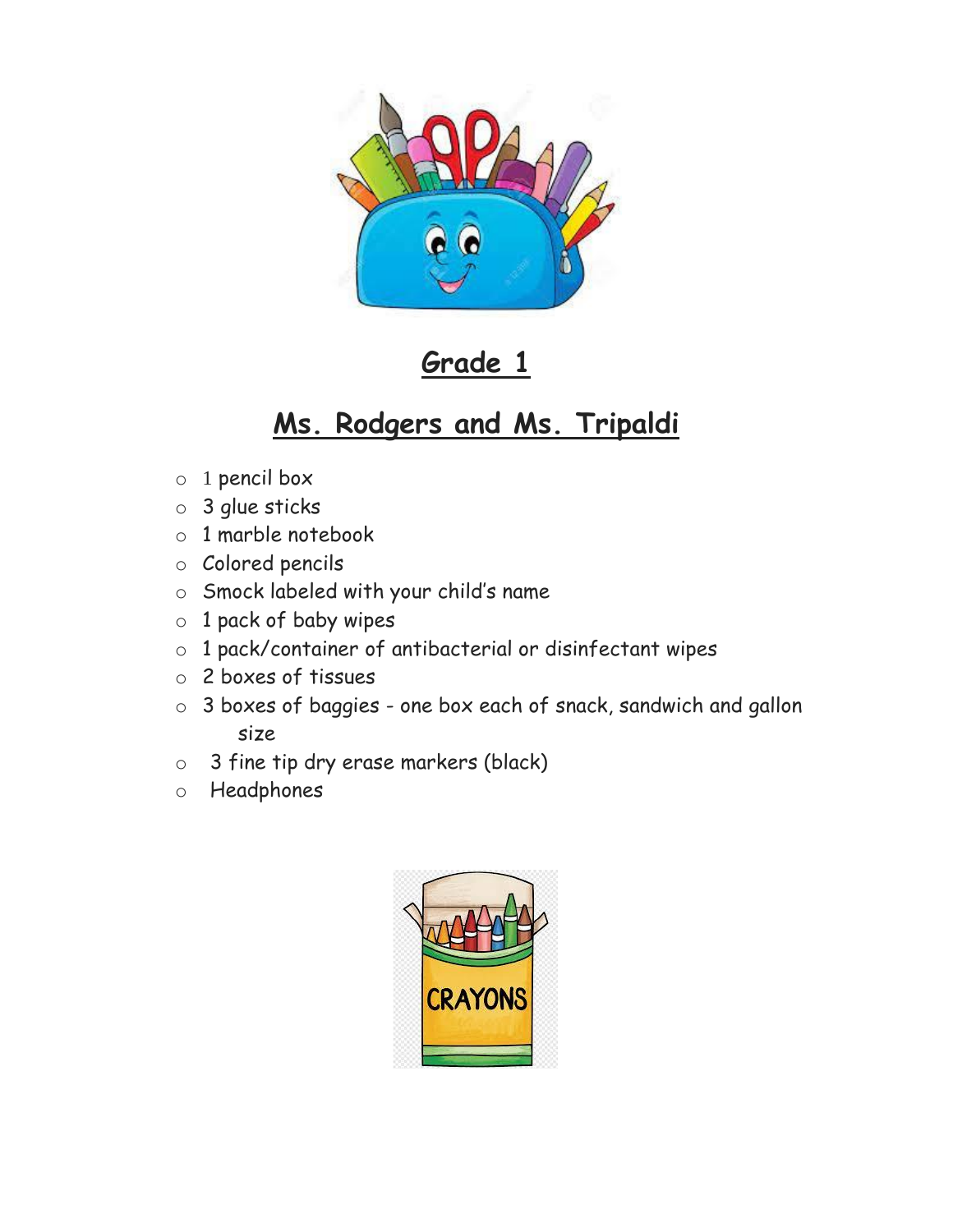



#### **Mrs. Torjussen and Ms. Youssis**

- o Headphones or ear buds
- o 3 packs of 3x3 post-its
- o 1 pencil case
- o 3 dry erase markers
- o 1 pencil sharpener
- o 2 glue sticks
- o 1 box of tissues
- o Hand sanitizer

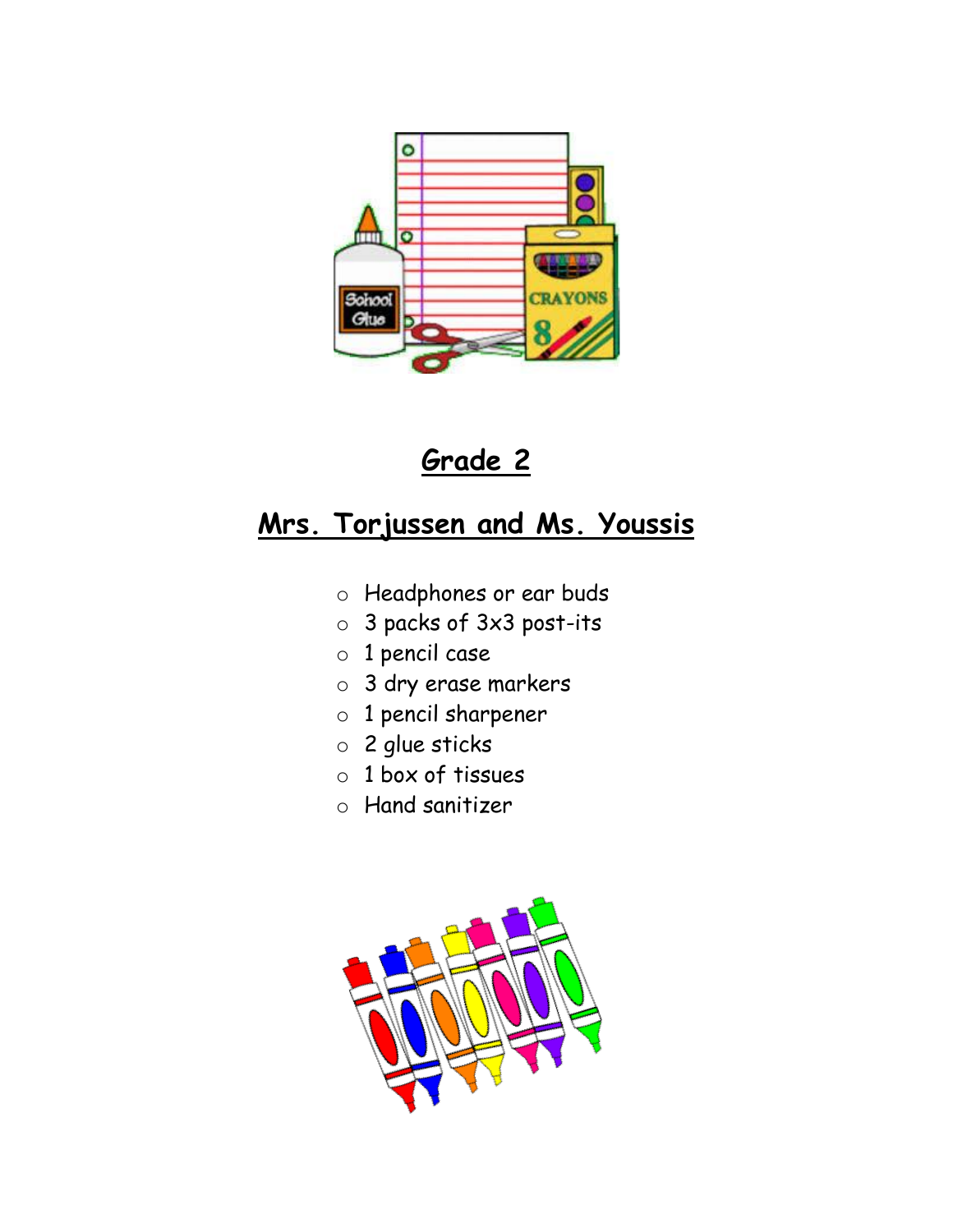

### **Grade 3**

# **Mrs. Roux and Mrs. Sapp**

- o 1 pencil sharpener with receptacle
- o 2 glue sticks
- o 3 black, thin point, low odor dry erase markers
- o 24 pack of Crayola crayons
- o 12 pack of Crayola colored pencils
- o 12 #2 pencils (sharpened)
- o 1 pack of antibacterial or disinfectant wipes
- o 1 box of tissues
- $\circ$  1 pencil box that fits ALL supplies

Please label *ALL* supplies with your child's first *AND* last name.

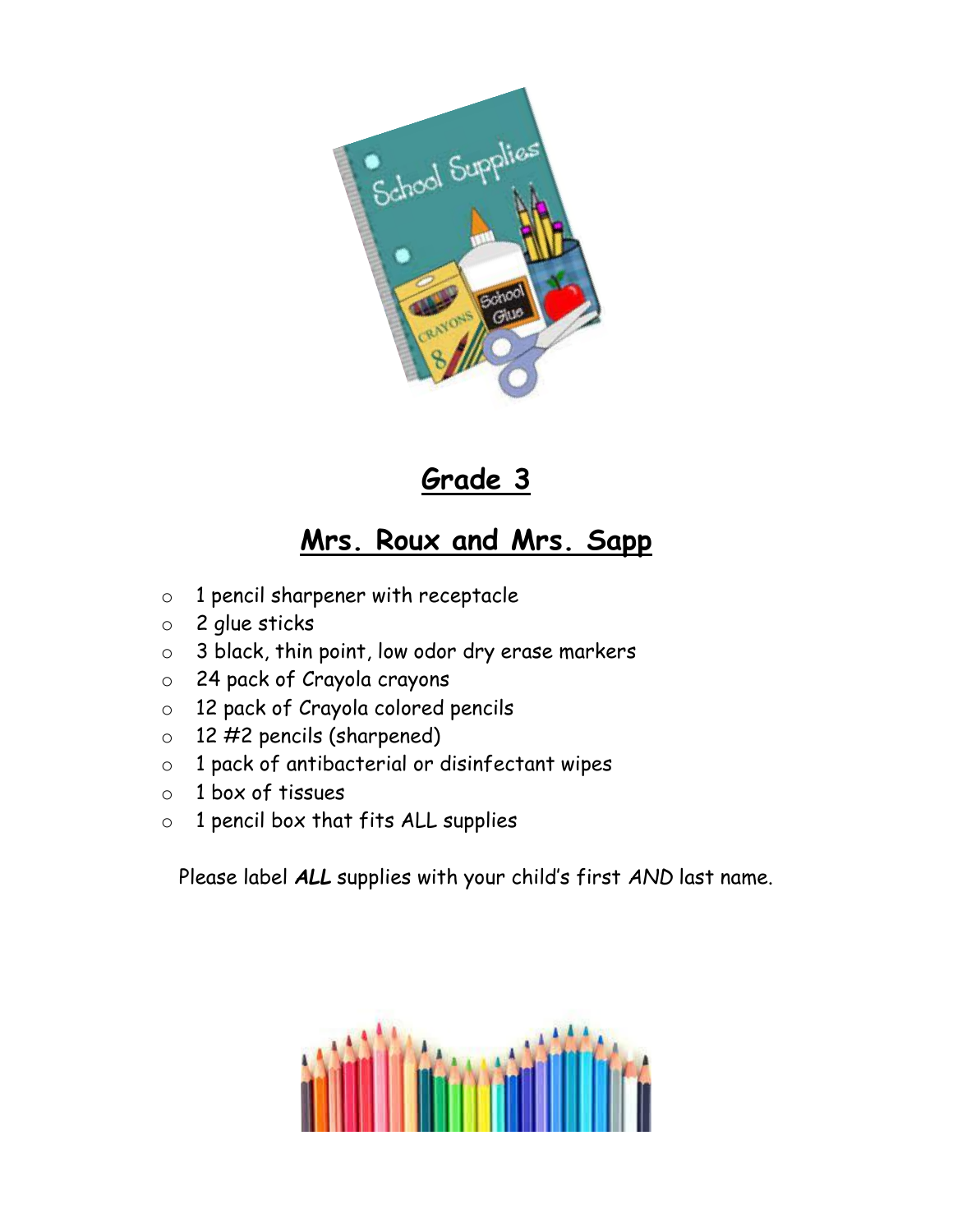

**Grade 4**

## **Ms. Anderson and Mrs. Cutrona**

- o 3 marble notebooks
- o 3 one-subject notebooks (3 different colors)
- o 2 durable, laminated folders with pockets
- o 1 soft fabric or plastic zippered pencil case. Inside please place the following items:
	- $\cdot$  3 sharpened #2 pencils (2 boxes needed)\*
	- 4 pack of thick Expo dry erase markers (BLACK low odor)\*
	- 1 pair of child scissors
	- 2 glue sticks\*
	- 1 pencil sharpener with receptacle
- o 1 box pre-sharpened colored pencils (12 pack)\*
- o 2 boxes of tissues\*
- $\circ$  2 packs of 3 x 3 post-its
- $\circ$  1 box thin or thick washable markers (12 pack)\*
- o Ear buds or headphones for Chromebook (inexpensive pair to be kept in school

 \*Items with asterisk should be replenished throughout the year. \*\*Ear buds or headphones should be placed in zip lock bag and labeled with child's first and last name.